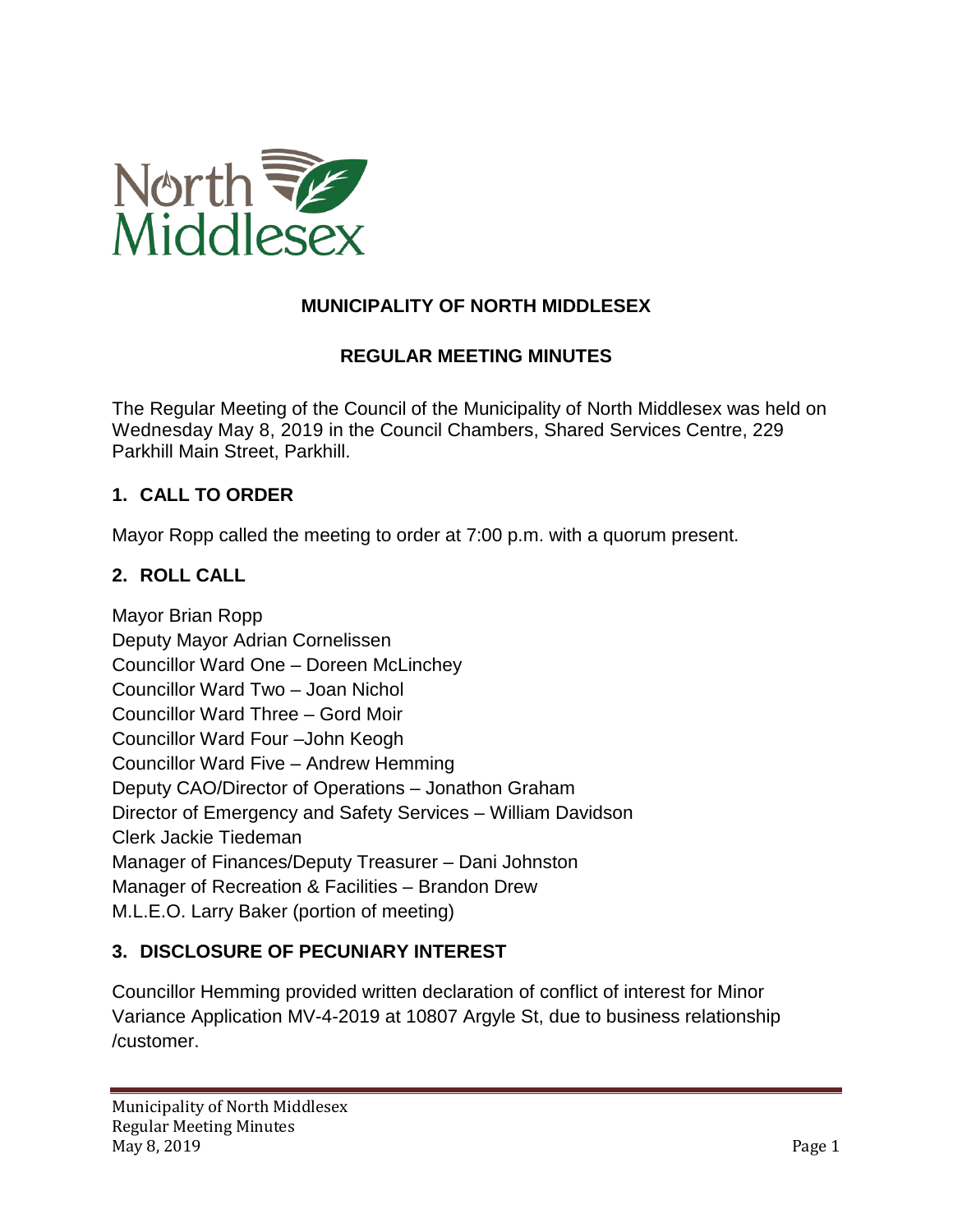# **4. MINUTES OF PREVIOUS MEETINGS**

# **MOTION #110/2019**

**MOIR/MCLINCHEY**: That the April 17, 2019 Regular Meeting and Court of Revision Meeting Minutes and April 25, 2019 Special Meeting Minutes be accepted as presented.

CARRIED

# **5. DELEGATIONS**

Elsie Dostal, representing Service Line Warranty Program endorsed by AMO/LAS provided an overview of a program that could be available to the residents in North Middlesex. She advised that the goal of the municipal partnership is to help educate your residents on their responsibilities when it comes to their private water service lines and provide a solution in the event of sewer and water lateral failure. The reason for offering this option is that many homeowners are surprised by the unexpected out of pocket expenses when a problem arises from frozen pipes, leaks, sewer backups and a multitude of problems that aging infrastructure can cause. Service Line has partnered with 50 Ontario municipalities and would like to partner with North Middlesex through an affinity marketing agreement to offer this program as a credible, low cost option of \$5-7.00/month for your residents. This program does not have any cost to the municipality and Service Line would provide 5% of the revenue generated back to North Middlesex to support other programs and areas of the budget as a royalty for your support.

Several questions were then asked by Council such as:

• Why would the municipality want to assume liability by providing the municipal logo on communications?

Response: It legitimizes the program with residents by having the logo on communications. No liability is associated with this partnership and use of logo.

• Does this include agricultural area for water; If so, any restrictions if more than one line on property; restriction on length of line and what is the monetary cap on each line?

Response: The coverage is from the curb stop to the home. Ms. Dostal added that septic systems are now able to be covered. She would provide further clarification on the agricultural area as well as a copy of the terms and conditions that would be offered to residents.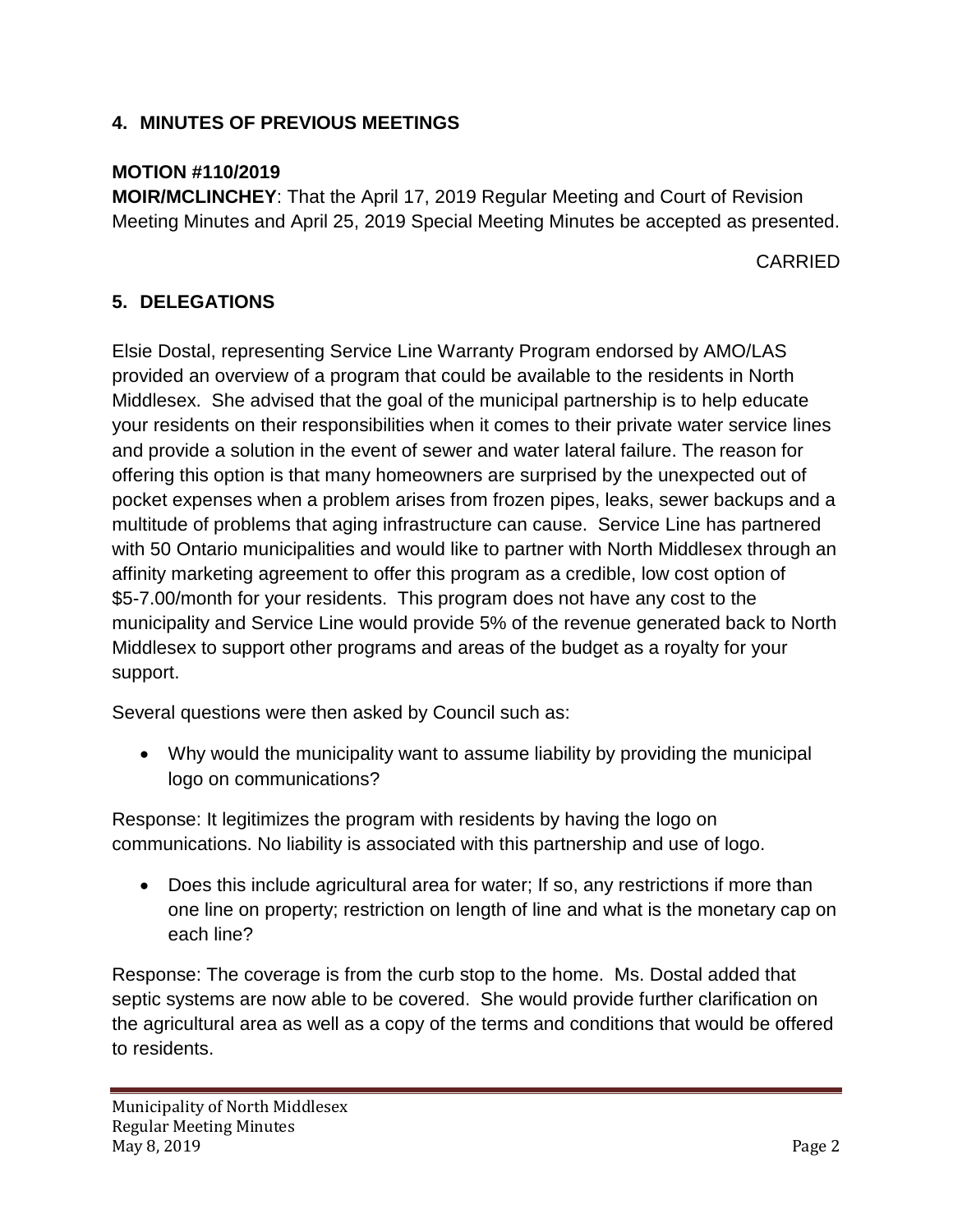• How long has the company been in Ontario and who is the underwriter for the program?

Response: The company expanded to Ontario 3 years ago and was in the US for many years before that. Ms. Dostal advised that she would provide confirmation on the underwriter when she sends the other information.

Mr. Graham advised Council that Infrastructure Supervisor, Jonathan Lampman, thought it was important to have an option to the residents for coverage that may not have any other coverage for this type of work through their own insurance. As staff move forward with the leak detection program, this coverage option could be available.

Council agreed that it would be helpful to have a report prepared once all the information is received and they could consider the request further.

# **6. PUBLIC MEETING**

7:00 p.m. Todd Deeks request for clarification from Council that "incidental noncommercial breeding" is permitted in accordance with the existing kennel approved through Temporary Use By-law 57 of 2018 which was granted on land municipally known as 4378 McGillivray Drive (owner Brock Rondeau).

This confirmation is required in order for staff to finalize the agreement with the owner.

M.L.E.O, Larry Baker, provided his opinion on allowing breeding at this location due to its temporary nature and due to the fact that this was never part of the discussion during the process of accessing what was occurring on the subject lands. In addition to the approximate 10 hound dogs at this location, an additional 3 small dogs belonging to Mr. Deeks mother also reside at this address. There was concern that the facility does not have adequate space to accommodate breeding according to regulations.

Staff reminded Council that although a kennel may be permitted on a temporary basis for a three year period at this location, the kennel inspection process has not taken place.

Planner Stephanie Poirier advised that the current definition of "Kennel" in the North Middlesex Zoning By-law is very general and does not contain sufficient detail. It was suggested that this should be reviewed as part of an upcoming housekeeping amendment for more clarity.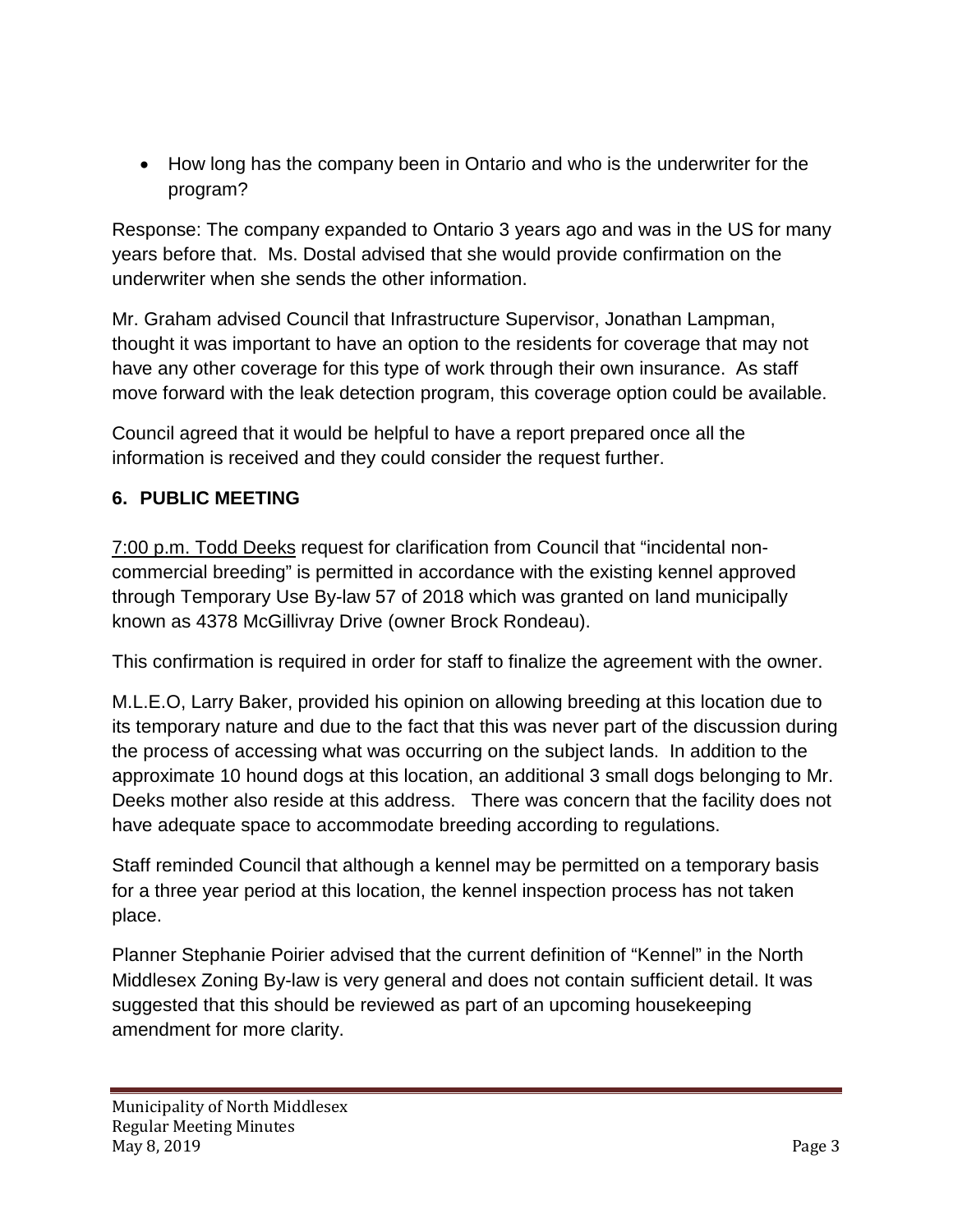After several questions were asked by Council the following motion was brought forth

# **MOTION #111/2019**

**MOIR/MCLINCHEY**: That the decision be deferred until the definitions have been reviewed in the Zoning By-law.

DEFEATED

After further deliberation the following motion was brought forward

### **MOTION #112/2019**

**MOIR/KEOGH**: That Council agree that "incidental non-commercial breeding" is permitted provided that all requirements for obtaining a North Middlesex kennel licence is adhered to.

CARRIED

See separate Public Meeting and Committee of Adjustment minutes for the planning portion of the agenda.

The regular meeting resumed at 8:12 p.m.

# **7. DEPARTMENTAL REPORTS**

a.Report from Deputy CAO/Director of Operations Jonathon Graham - Tree Canopy and Natural Vegetation Protection Policy

Staff advised that this is a mandatory policy enacted through Bill 68 under Section 270 (1) of the *Municipal Act, 2001 as amended*

### **MOTION #113/2019**

**CORNELISSEN/HEMMING**: Be it Resolved that the Report entitled "Protection and Enhancement of Tree Canopy and Natural Vegetation Policy be received, and

That the Policy be hereby enacted as presented.

CARRIED

# b. Report from Deputy CAO/Director of Operations Jonathon Graham – 2019 Capital Summary Report

Mr. Graham provided an overview of the project and highlighted two items from his 2019 capital report being Conditional Assessments- Gravel Roads and Hard Service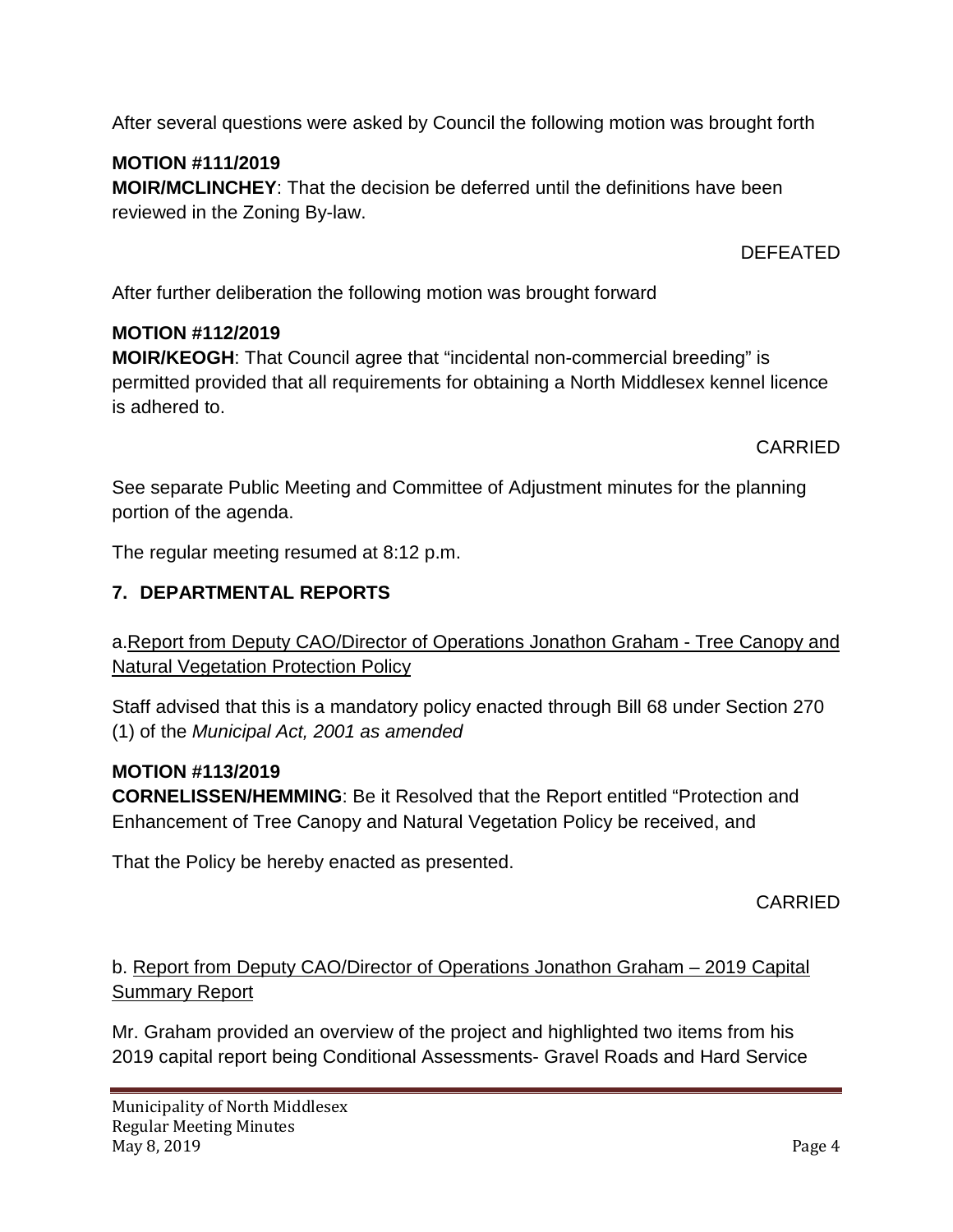Treatment Asphalt. The conditional assessment report being conducted by Golder Associates will be available soon and provided to Council. Deputy Mayor Cornelissen inquired into imposing half load limits on our roads. Mr. Graham advised that the Public Works Manager has the authority to impose limits with signage now.

## **MOTION #114/2019**

**MCLINCHEY/MOIR**: That Council receive and file the Infrastructure & Operations report titled Update 2019 Capital Expenditures for information purposes.

CARRIED

## c. Report from HR Co-ordinator/Executive Assistant Donna VanHooydonk, - Pregnancy & Parental Leave for Councillors

Staff advised that this policy was developed in response to new legislative requirements enacted through Bill 68 under Section 270(1) of the *Municipal Act, as amended.*

### **MOTION #115/2019**

**MOIR/CORNELISSEN**: Be it resolved that the report entitled "Pregnancy and Parental Leave for Council Members" Policy be received, and

That the Policy be hereby enacted as presented.

CARRIED

# d. Report from Manager of Rec and Facilities, Brandon Drew – 2019 Capital Expenditure Update

Mr. Drew provided an overview of the projects and advised that he is waiting for the structural review for the arena score clock. Indications are that reinforcement would have to be undertaken to the roof to accommodate this due to the solar panels.

Mayor Ropp also noted that the Council Chamber Accessibility project is to include revamping the side door into the Chambers from the hallway, improvements to the quality of sound for hearing impaired and outside lighting at entrances to the Council Chambers and OPP Office. Verification was provided that the Back Up Generators for the two facilities is still on target.

### **MOTION #116/2019**

**NICHOL/MCLINCHEY**: That Council receives and file the Economic Development and Community Services Report titled Update 2019 Capital Expenditures for information purposes.

CARRIED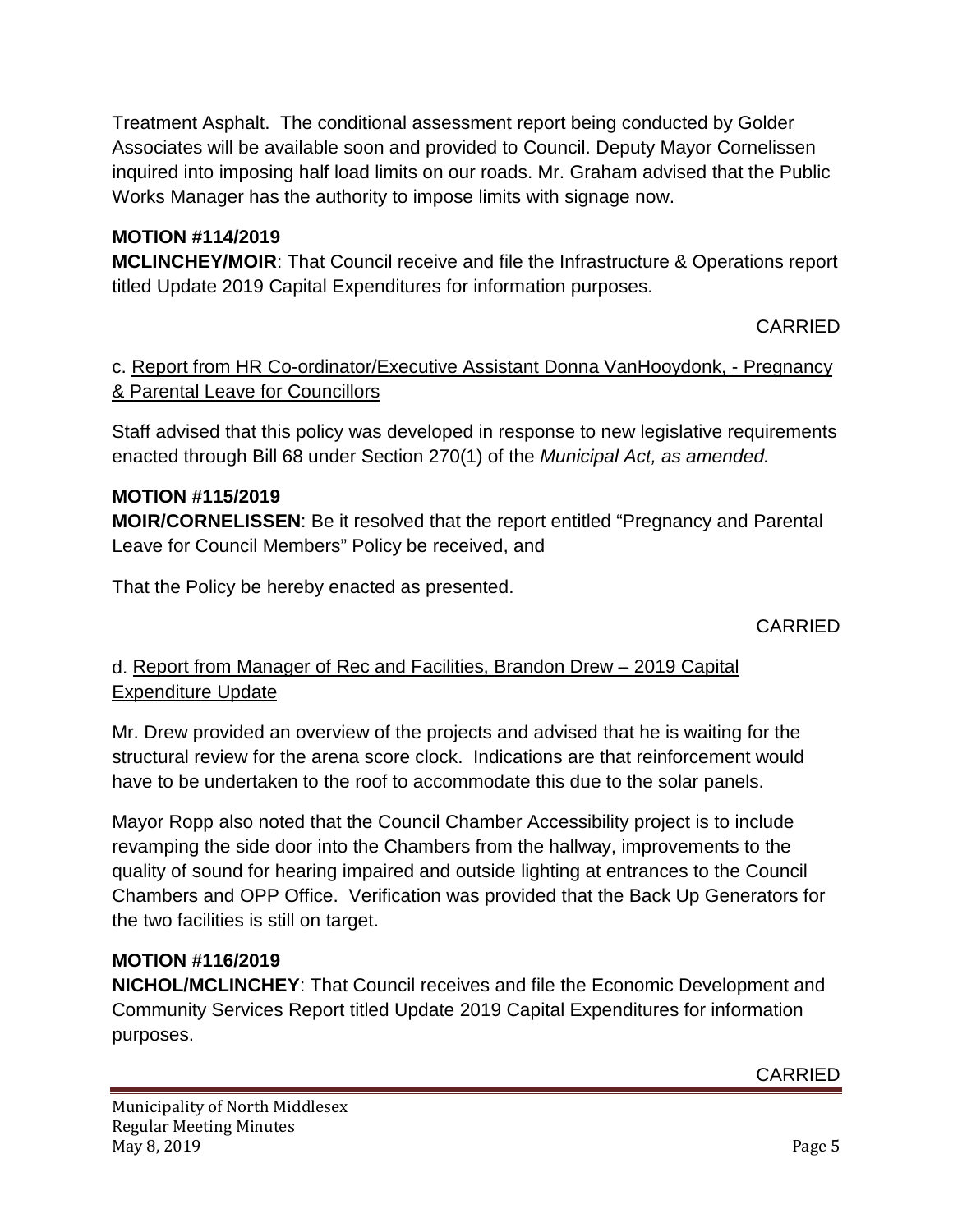# e. Report from Manager of Rec and Facilities, Brandon Drew – Play it forward initiative

Mr. Drew provided an overview of this initiative offered by the Middlesex Dairy Farmers and the County of Middlesex; its directive is to give funding to lower tier municipalities which in turn will be used to provide funding assistance to low-income families (35% of registration for basketball, soccer and hockey programs only)

### **MOTION #117/2019**

**MOIR/CORNELISSEN**: That Council directs staff to undertake the "Play It Forward" agreement with the County of Middlesex; and That the Mayor and Clerk be authorized to enter into the agreement.

CARRIED

f. Report from CBO, Vic Stellingwerff – Jan-April Building Activity

# **MOTION #118/2019**

**MCLINCHEY/NICHOL**: That Council receives the Building Activity Report from January 2019 through to April 2019 as information only.

CARRIED

# **8. PASSING OF ACCOUNTS**

Compilation of accounts from April 11 to April 30, 2019 in the amount of \$300,666.45

#### **MOTION #119/2019**

**HEMMING/MOIR**: Be it resolved that the following Bills and Accounts be approved for payment in the amount of \$300,666.45

General Cheques \$55,668.01 Direct Deposit \$72,805.80 On-line/PAP \$172,192.64

CARRIED

### **9. COMMITTEE REPORTS**

a.Lake Huron Primary Water Supply Joint Mgmt Board (Cr. Hemming)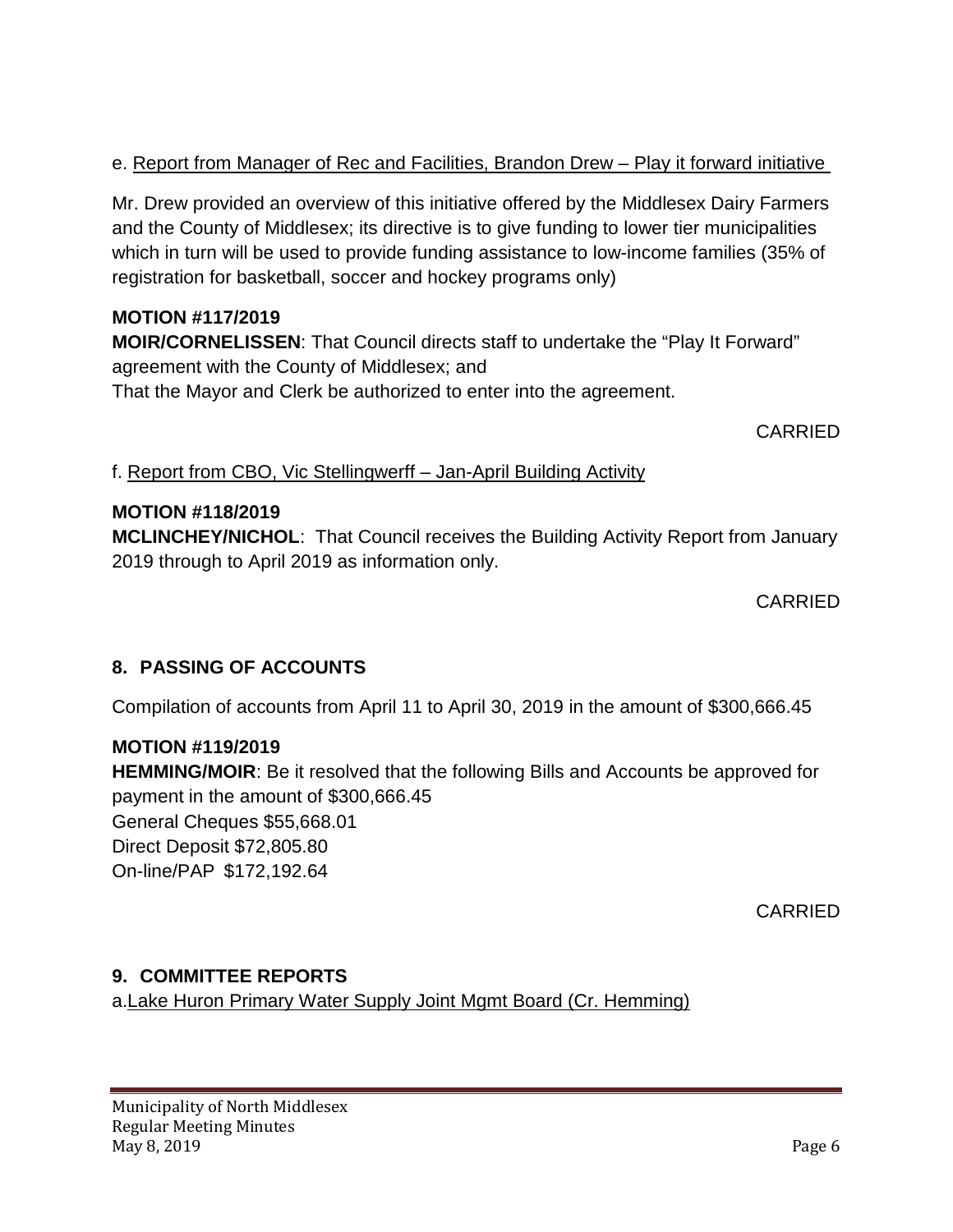b. ABCA (Deputy Mayor Cornelissen) - April 18<sup>th</sup> meeting agenda was provided. It was noted that the announcement from the Province on cuts to their program may lead to a possible 25% increase in the levy.

c. BWRA (Cr. McLinchey) A new flyer has been mailed out to customers advising of the revised acceptable items in the garbage and recyclable containers. Cr. McLinchey also noted that the commodity prices have declined substantially and future impact on this costs to run this program is not known at this time.

d. EDAC (Cr. Moir) - next meeting date to be determined

e. LSAC – (Cr. Nichol) Meeting Cr. Nichol advised that the annual collaboration meeting with the School Board and County will be held on June 13<sup>th</sup>. Also, Whitehills Childcare Association approached East Williams School about a possible before and after school program. No further information was available at this time whether there was sufficient interest in running this service at this school.

f. Recreation Committee (Cr. Hemming) – upcoming meeting May  $28<sup>th</sup>$ 

g. Water/Wastewater Committee (Cr. Moir)

h. Policies Review Committee (Cr. Nichol) January 17, 2019 minutes – next meeting May 16<sup>th</sup>

i. Fire Committee - First Meeting is May 14<sup>th</sup>

j.Budget Committee (Mayor Ropp) Next meeting is May 21st

k. Community Development Fund Committee (Cr. Hemming)

l. OCWA Client Advisory Board (Jonathon Graham will be the new contact – the membership is through Municipality not an individual)

# **10.CORRESPONDENCE**

a.City of Brantford – request for motion support – single use plastic straws

### **MOTION #120/2019**

**MCLINCHEY/CORNELISSEN**: The Council of the Municipality of North Middlesex endorses and supports the following motion from the City of Brantford:

*"Whereas Section 8(1) of the Municipal Act, 2001 requires that the powers of a municipality are to be interpreted broadly so as to confer broad authority on the*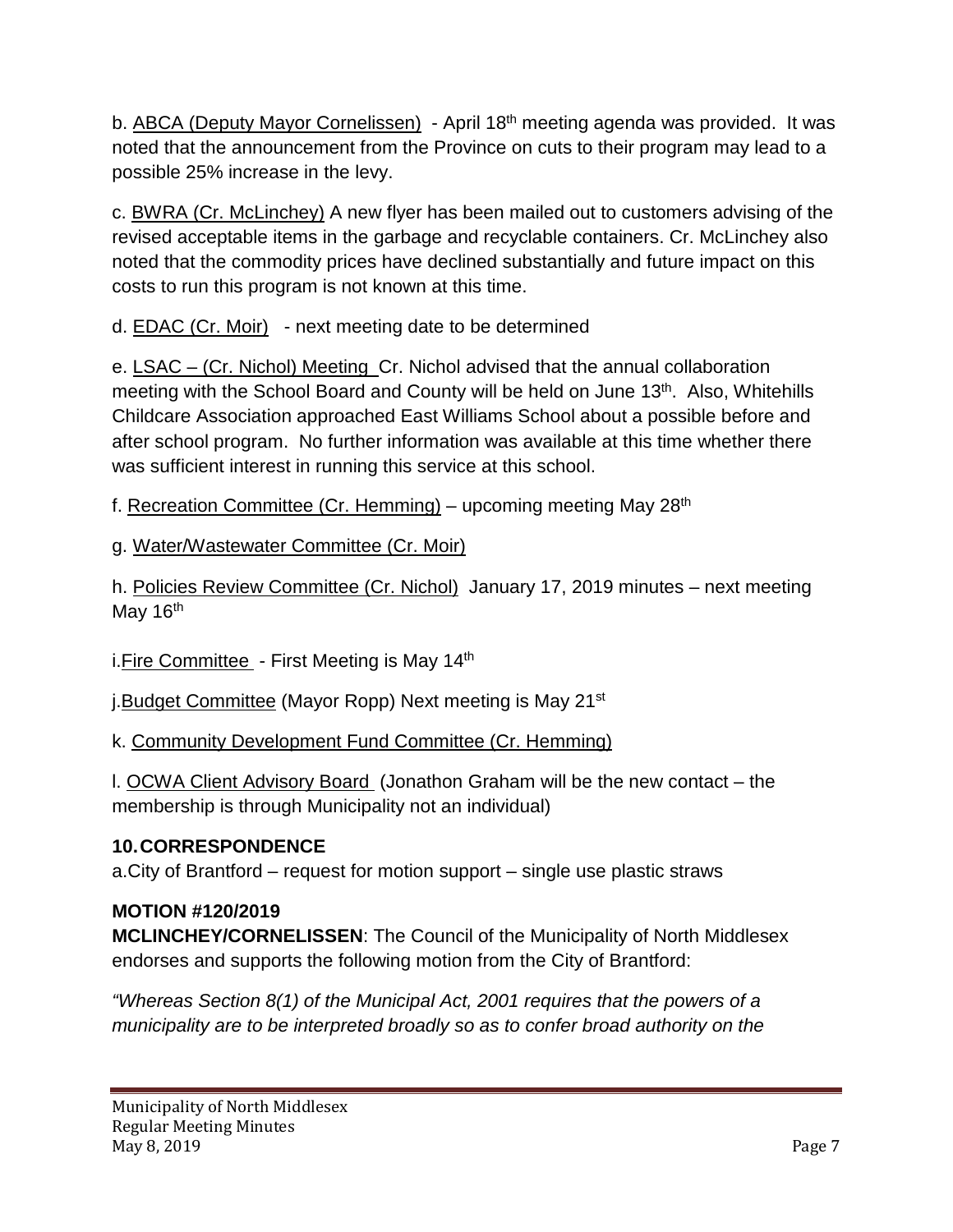*municipality to enable the municipality to govern its affairs as it considers appropriate and to enhance the municipality's ability to respond to municipal issues; and*

*Whereas section 8(3) of the Municipal Act, 2001 permits the municipality to pass bylaws under section 10 and 11 which; regulates or prohibits the matter; and to require persons to do things respecting the matter; and*

*Whereas section 10(2) of the Municipal Act, 2001 permits single tier municipalities to pass by-laws respecting the following matters: economic, social and environmental well being of the municipality, including respecting climate change; and*

*Whereas the Council of the Corporation of the City of Brantford wishes to consider regulating or prohibiting the sale and distribution of single use plastic straws in the municipality in order to reduce (a) littering; (b) the impact on landfills; (c) the impact on sewers; and (d) the contribution to climate change;*

*NOW THEREFORE BE IT RESOLVED THAT City Staff be directed to: 1.analyze the impacts of single use plastic straws in the municipality; and how to reduce those impacts through the regulation and prohibition of single use plastic straws*

*2.Consult with the public and impacted industries, including but not limited to:Retail stores; restaurants; manufacturers and distributors, as applicable; chamber of commerce; Brantford Accessibility Advisory Committee and Brantford Environmental Policy Advisory Committee;* 

*3. That city staff report back to council on the results of their analysis and consultation; along with a process including timelines to:* 

*a. in the first phase, regulate the sale and distribution of single use plastic straws, taking into account existing inventories and the sourcing of alternate suppliers; and" b.in the final phase prohibit the sale and distribution of single use plastic straws*

*4. That a copy of this resolution be forwarded to the MP and MPP Brantford-Brant, the Association of Municipalities of Ontario (AMO), the Federation of Canadian Municipalities (FCM) and other municipalities in the Province of Ontario.*

CARRIED

b.Township of Tudor and Cashel – request for motion support – Hydro Costs (action: receive and file)

c. Nextera Energy – Notice of proposed change (action: receive and file)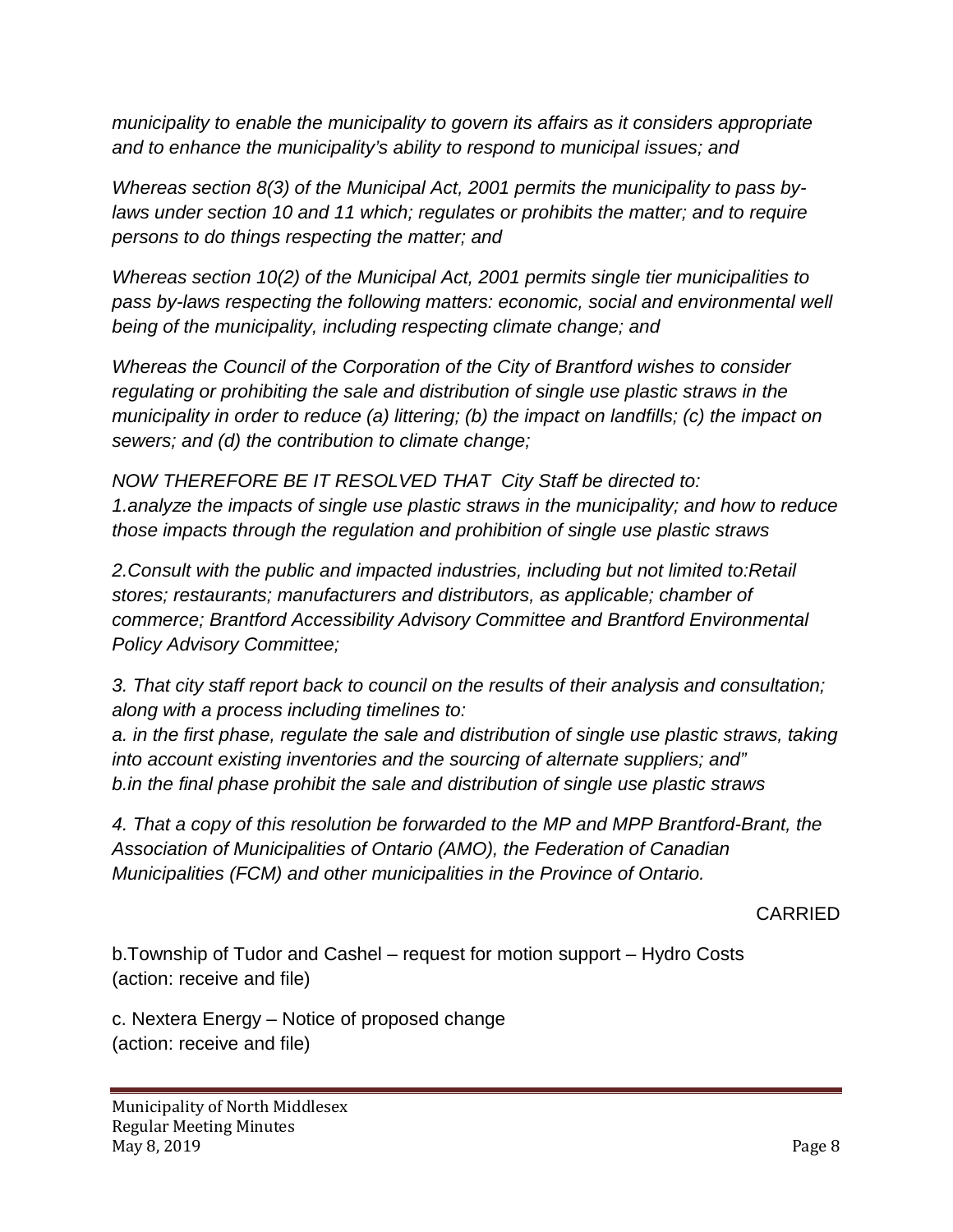# **CORRESPONDENCE CONTINUED**

d. Ontario Human Rights Commission – Harmful impact of Indigenous-themed sports logo's in city facilities (action: receive and file)

# **11.OTHER OR URGENT BUSINESS**

a.Jonathon Graham, Deputy CAO/Director of Operations – update to Infrastructure Guidelines & Construction Standards document (By-law on agenda for consideration)

b.Dani Johnston, Deputy Treasurer – 2018 QPA Solar Lease Information which includes revenue sharing with the municipality for the facilities that have roof or ground solar panels installed. Council thanked the Treasurer for providing this information.

Councillor Moir referenced the commercial wind tower tax assessment being challenged by the Town of Plympton Wyoming and that it will be interesting to see the outcome.

c. Mayor Ropp presented a letter received by the municipality from Ian McKay further to the meeting citizens had initiated in Ailsa Craig regarding Craigwood Youth Services. The letter expressed frustration with the system and wanted the Municipality to excerpt their influence for the service to undertake changes to their current system that is not working. The Mayor is in discussions with the agency as well as reaching out to the Ministry. Mayor Ropp stated that Craigwood indicated they welcome citizens wishing to sit on a committee with them. Councillor Nichol advised that she has offered to sit on a committee but has not heard back from Craigwood.

Deputy Mayor Cornelissen advised that at the recent OSUM conference he had an opportunity to speak with the Ombudsman's office and advised that complaints can be lodged with this office with respect to the level of care.

d. Clerk Jackie Tiedeman advised Council that the North Middlesex Farmers Market have extended an invitation to the ribbon cutting ceremony on May 18, 2019 at 8:30 a.m. in the Shared Services Centre front garden area. As well, a budget date of June 12, 2019 at 6:00 p.m. was set for presentation of the 2019 Operations Budget.

# **12.COMMUNICATIONS** (including County Council)

Deputy Mayor Cornelissen advised that discussions are ongoing with the County regarding Fire Services. At the time, the status quo is needed for now in order to maintain legislative requirements.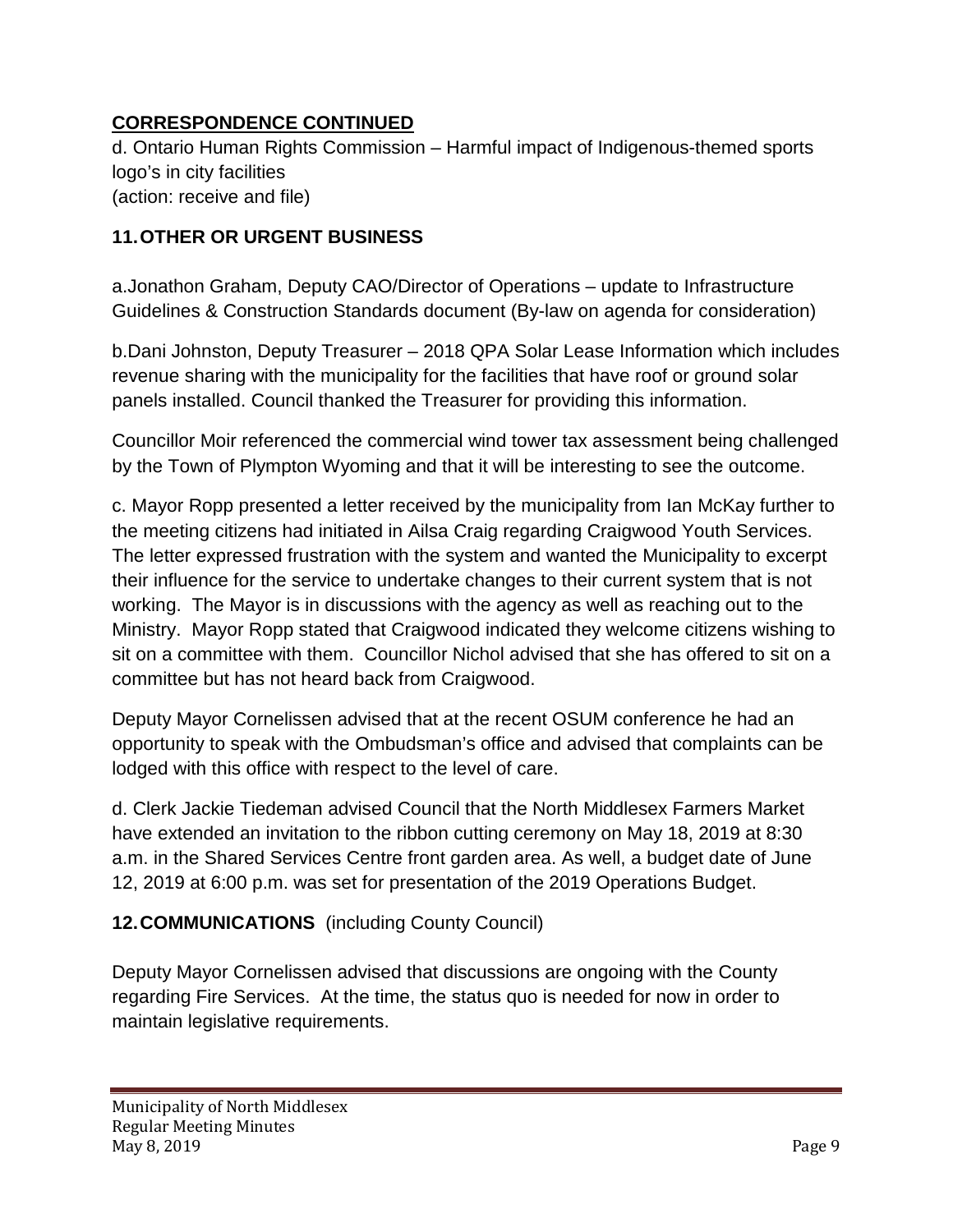# **13.CLOSED MEETING (UNDER SECTION 239 OF THE** *MUNICIPAL ACT)*

## **MOTION #121/2019**

**HEMMING/CORNELISSEN:** That the Regular Meeting adjourn to Closed Meeting at 9:22 p.m. under the following exemption: Approval of past minutes: Feb 20, April 3, April 9, April 25

Labour Relations or Employee Negotiations – Union Negotiations A position, plan, procedure, criteria or instruction to be applied to any negotiations carried on by or on behalf of the Municipality or local board – Update on land matter

CARRIED

### **14.CONSIDERATION OF MATTERS ARISING FROM CLOSED MEETING**

#### **MOTION #122/2019**

**NICHOL/HEMMING:** That Closed Meeting adjourn and return to Regular Meeting at 9:47 p.m. without recommendations.

CARRIED

### **15.READING OF BY-LAWS**

By-law #26 of 2019 – ZBA for 3722 Wardell Dr By-law #27 of 2019 – ZBA for 3774 West Corners Dr By-law #28 of 2019 – ZBA 3589 Ausable Dr By-law #29 of 2019 – Adopt the amended Infrastructure Design Guidelines & Construction Standards (repeals By-law 79 of 2012) dated April 2019

By-law #30 of 2019 – Appointment of Signing Officers By-law #31 of 2019 – Appointment of Interim CAO

- By-law #32 of 2019 Appointment of Interim Treasurer
- By-law #33 of 2019 Repeal Appointment By-law 10 of 2017

By-law #34 of 2019 – Confirming

By-law #35 of 2019 – Authorize execution of agreement Play It Forward Initiative

### **MOTION #123/2019**

**MCLINCHEY/KEOGH:** That By-laws #26-35 of 2019 be read first and second time.

CARRIED